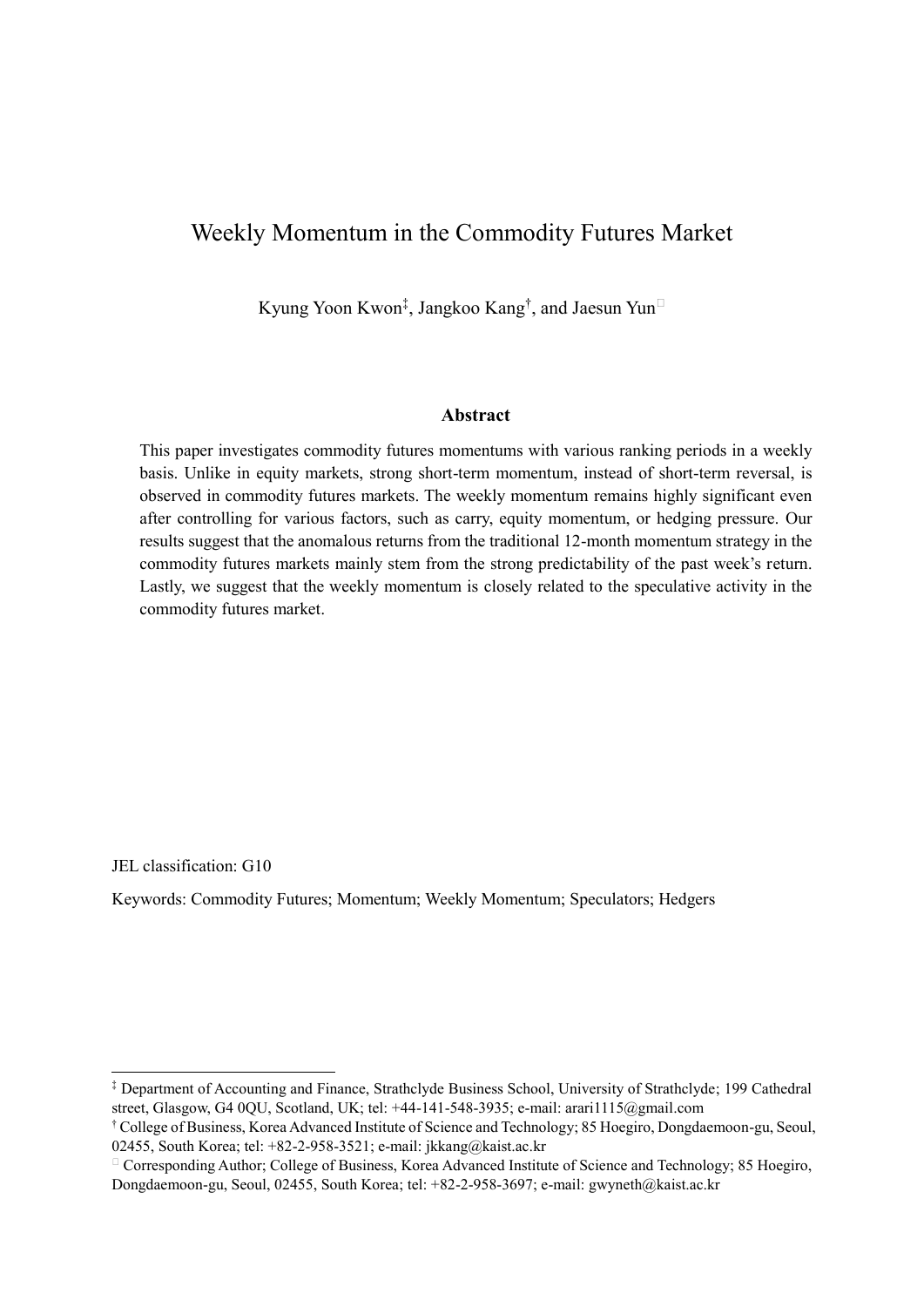## **1. Introduction**

This paper examines the profitability of commodity futures momentum strategies across different ranking periods on a weekly basis. In the literature on stock momentum, the question of how the profitability of momentum strategies varies depending on the ranking period has been investigated since Jegadeesh and Titman (1993) first documented the existence of stock momentum.<sup>1</sup> By contrast, the profitability of commodity futures momentum across different ranking periods has rarely been examined, although a body of the literature has reported the existence of momentum even in commodity futures markets.<sup>2</sup> More importantly, the literature on commodity futures momentum has revealed substantial differences between stock and commodity futures momentums, but the literature has mainly focused on 12-month momentum by simply following the conventional methodology of stock momentum.<sup>3</sup> Specifically, the literature has reported strong short-term (especially one-month) reversals and intermediate-term (generally 12-month) momentum in stock markets (Nagel, 2012; Novy-Marx, 2012; Asness et al., 2013), but Shen et al. (2007) and Kang and Kwon (2017) report that one-month momentum is especially strong in commodity futures markets.

In this paper, we construct four different momentum strategies by decomposing the past 12 months (52 weeks) into four subperiods – called weekly, monthly, half-yearly, and yearly momentums  $-$  and examine their profitability.<sup>4</sup> Our results are in stark contrast to the previous findings on stock momentum. We show that weekly momentum is strongest and most robust in the commodity futures market. Although Shen et al. (2007) and Kang and Kwon (2017) report the existence of one-month momentum in commodity futures markets, weekly momentum has not been reported in any literature. More importantly, our results show that weekly momentum is strongest and even fully spans monthly momentum. Our results suggest that the success of the conventional 12-month momentum strategy in

1

<sup>1</sup> For example, Novy-Marx (2012) suggests that the past performance of the intermediate horizon (12 to seven months prior to formation) contributes more to momentum profits than the past performance of the recent horizon (six to two months prior to formation).

<sup>&</sup>lt;sup>2</sup> The literature on commodity futures momentum includes Erb and Harvey (2006), Miffre and Rallis (2007), Asness et al. (2013), and Kang and Kwon (2011).

<sup>3</sup> For example, Asness et al. (2013), Szymanowska et al. (2014), and Daniel and Moskowitz (2016).

<sup>4</sup> See more details in Section 3.1.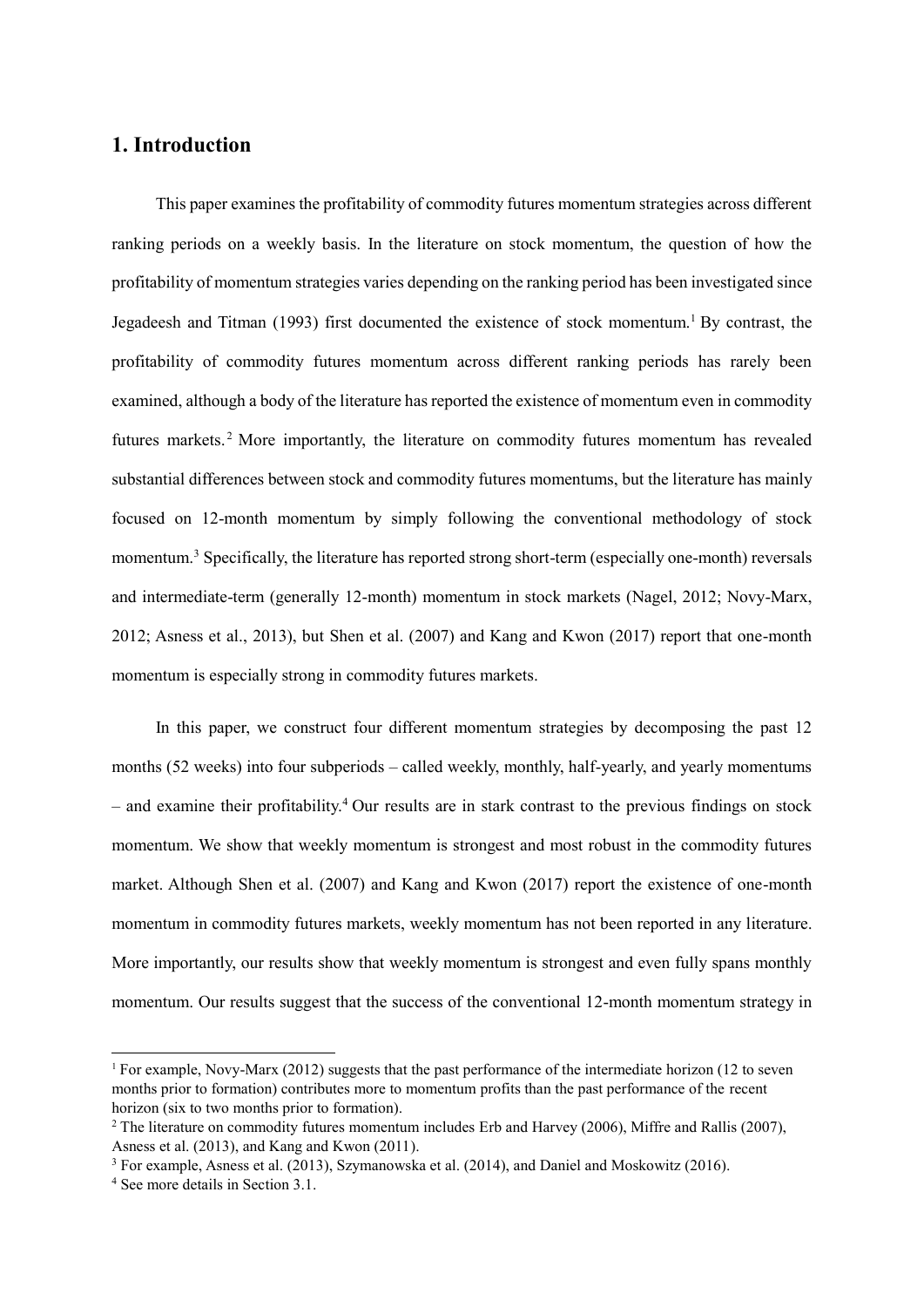commodity futures markets that is well documented in the literature mainly stems from weekly momentum.

Motivated by Asness et al. (2013), we investigate whether commodity futures momentum is driven by the comovement of momentums across various asset markets. Our results show that weekly and monthly momentums are not significantly related to stock momentum, implying that these shortterm momentums are commodity market specific. Next, we examine the hedging premium as a possible commodity market specific source for commodity momentum, but find that weekly momentum remains significant, even after controlling for hedging pressure.

We further explore the relation between commodity momentum and speculative activity as a possible driver of momentum. We first confirm that speculators are short-term momentum traders who follow the trend for only up to two weeks and weekly momentum is distinctively closely related to speculators' trading position factors, whereas yearly momentum shows an insignificant or opposite relation. Although our results cannot provide a factor that can fully explain the weekly commodity momentum, we shed light on its possible source for future research.

### **2. Data**

We collect the daily settlement price data of 32 US commodity futures from Datastream. We construct daily, weekly, and monthly return series for each commodity future. Specifically, at the beginning of each period, we hold the nearest contract of each commodity future that does not expire in the next month. Our sample spans the period from January 1979 to June 2015. We report the list of commodities and the summary statistics of weekly returns in Table 1.

For position-related variables, we use publicly available position data from three investor groups—commercial, noncommercial, and non-reportable—provided by the US Commodity Futures Trading Commission (CFTC). Following a majority of the literature using position data from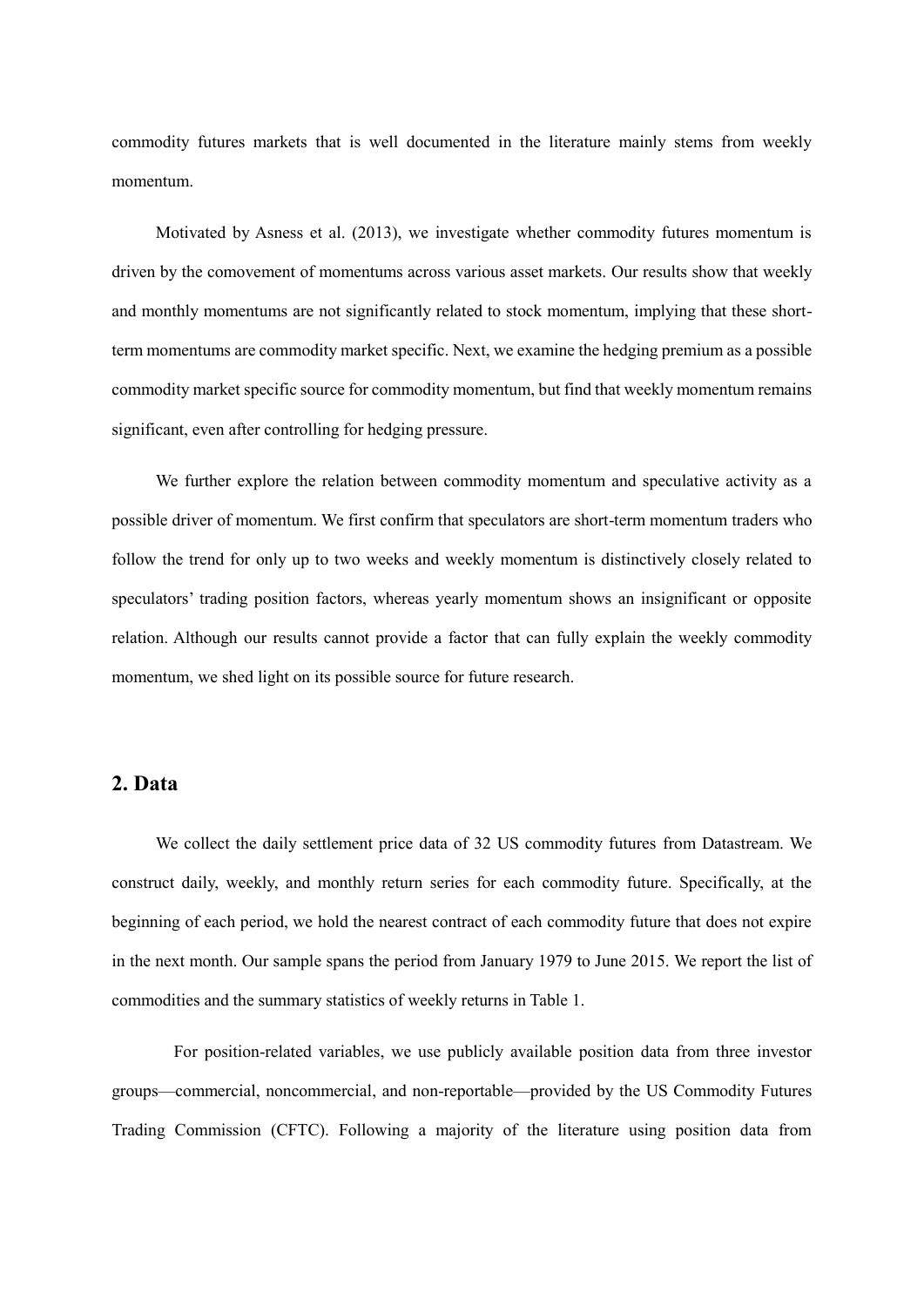Commitments of Traders reports (Bessembinder, 1992; Bessembinder and Chan, 1992; Basu and Miffre,  $2013$ ,<sup>5</sup> we regard commercial investors as hedgers and noncommercial investors as speculators.<sup>6</sup>

### **3. Empirical results**

**.** 

### **3.1. Profitability of commodity futures momentum strategies**

We construct four momentum strategies by decomposing the past 12 months (52 weeks) into four subperiods.<sup>7</sup> In each week *t*, we construct momentum strategies based on four different past returns, namely, on week *t -* 1, weeks *t* - 4 to *t* - 2, weeks *t* - 26 to *t* - 5, and weeks *t* - 52 to *t* - 27. The returns on the resulting long–short portfolios<sup>8</sup> are denoted as weekly ( $\text{CMOM}_{1,1}$ ), monthly ( $\text{CMOM}_{4,2}$ ), halfyearly ( $CMOM<sub>26.5</sub>$ ), and yearly ( $CMOM<sub>52.27</sub>$ ) momentums, respectively.

Panel A of Table 2 shows that weekly momentum generates a large average return, which is 0.20%  $(t = 4.49)$  and even comparable to yearly momentum, which has an average return of 0.23% ( $t = 3.19$ ). Shen et al. (2007) and Kang and Kwon (2017) report one-month momentum in commodity futures markets, as opposed to the one-month reversal in stock markets (Nagel, 2012; Novy-Marx, 2012); however, weekly momentum has not been reported in any literature.

<sup>&</sup>lt;sup>5</sup> Since non-reportable traders account for a small proportion of the total open interest (10–30%) and their identities, whether they are hedgers or speculators, are rather unclear, we focus on the open interest of commercial and noncommercial traders.

<sup>6</sup> The CFTC collects data and announces Commitments of Traders reports. These reports are released weekly since 1992 and include the open interest hold by each investor group and the spreading positions hold by noncommercial investors. The CFTC only provides aggregate levels of positions, independent of the delivery month. When we match the position data with return series, we calculate the weekly returns on every Tuesday, because the position data are collected at the end of every Tuesday on a weekly basis.

<sup>&</sup>lt;sup>7</sup> Specifically, we follow Novy-Marx (2012), who suggests non-overlapping ranking periods, because this approach enables us to examine the marginal profitability of each momentum strategy.

<sup>&</sup>lt;sup>8</sup> The momentum strategy is constructed by buying the top quintile portfolio and selling the bottom quintile portfolio.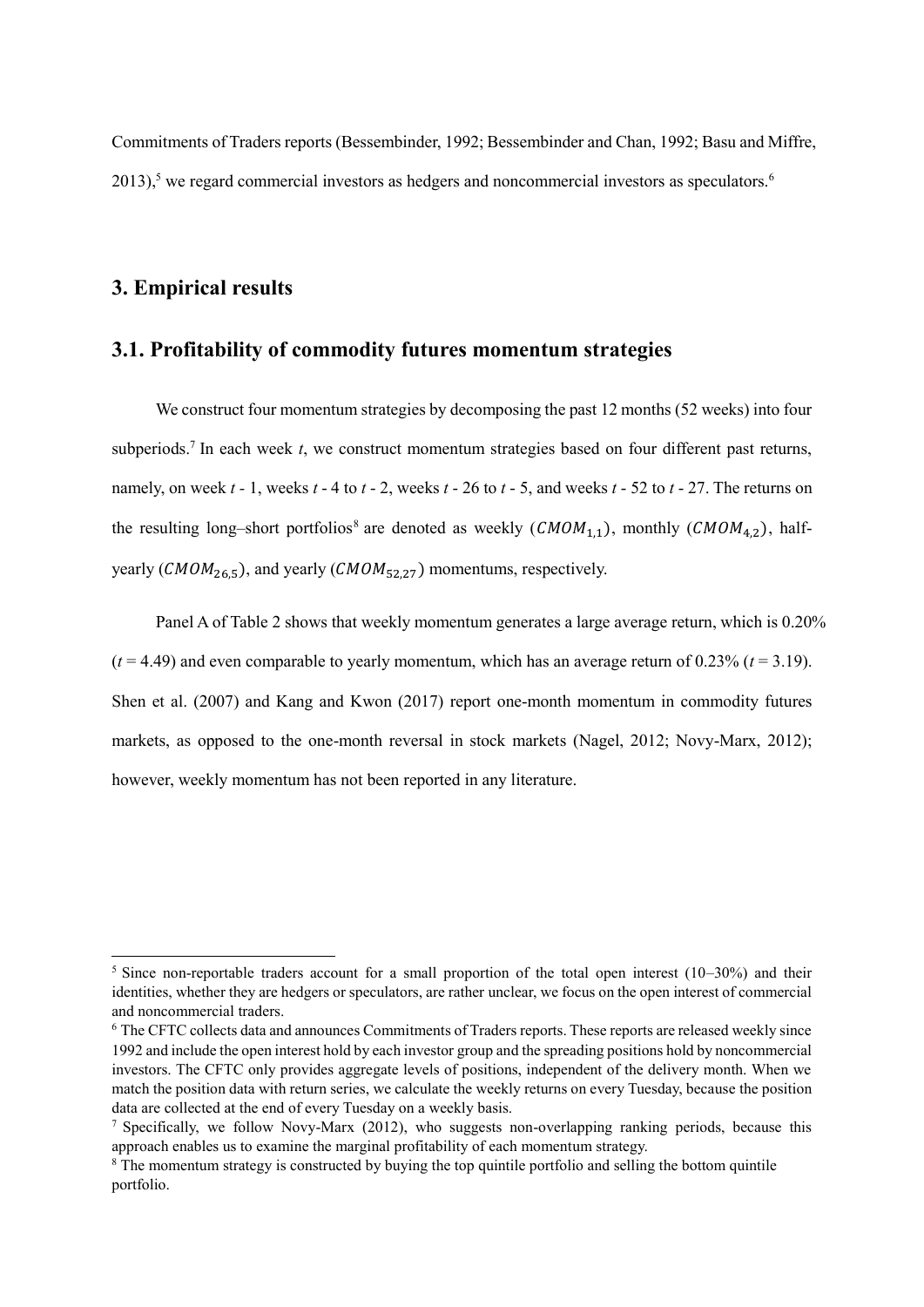To compute the risk-adjusted returns, we regress the momentum return on two risk factors suggested by Bakshi et al. (2019):<sup>9</sup> an average factor  $AVG_t$ , which is the equal-weighted average of the excess returns of all available commodity futures, and a carry factor  $CARRY_t$ , which is the return on a long–short portfolio that buys the most backwardated contracts (top quintile) and sells the most contangoed contracts (bottom quintile).

Panel B of Table 2 reports the risk-adjusted returns (Intercept) and the factor loadings. Our results show that shorter momentum tends to generate larger risk-adjusted returns.  $\textit{CMOM}_{1,1}$  and  $\textit{CMOM}_{4,2}$ show positive and significant intercepts, and the intercept for  $\text{CMOM}_{1,1}$  is especially large and significant, at 0.20%, with  $t = 4.30$ . By contrast,  $CMOM_{52,27}$  becomes insignificant when risk factors are controlled for (intercept =  $0.09\%$ , with  $t = 1.46$ ). Miffre and Rallis (2007) report that the 12-month commodity futures momentum strategy tends to buy backwardated and sell contangoed contracts, implying that its profitability can be captured by *CARRY*. Our results show that only long-term momentums  $CMOM_{5,26}$  and  $CMOM_{52,27}$  are significantly and largely captured by *CARRY*, while  $CMOM_{1,1}$  and  $CMOM_{4,2}$  are not.

Our results in Table 2 offer new insights to commodity futures momentum studies. Unlike previous studies, which are mainly focused on the traditional 12-month momentum, our findings suggest that weekly momentum is the strongest and most robust. We also regress each momentum on other momentums to see whether the momentums can span each other. In untabulated results, we find that weekly momentum is not fully spanned by other momentums, generating significant intercepts in all regressions. However, we find that, if we regress  $\mathcal{CMOM}_{4,2}$  on  $\mathcal{CMOM}_{1,1}$ , then  $\mathcal{CMOM}_{4,2}$  is largely captured by  $CMOM_{1,1}$  and generates an insignificant intercept ( $t = -0.40$ ). These results suggest that commodity futures momentum profits mainly stem from short-term momentum, especially weekly momentum $10$ 

1

<sup>9</sup> Bakshi et al. (2019) originally suggest a three-factor model including an average factor, a carry factor, and a sixmonth momentum factor. However, we drop the momentum factor, since momentum is of our variable of interest, to be explained in this paper.

<sup>&</sup>lt;sup>10</sup> We additionally investigate whether our findings in Section 3.1, are robust to the characteristic of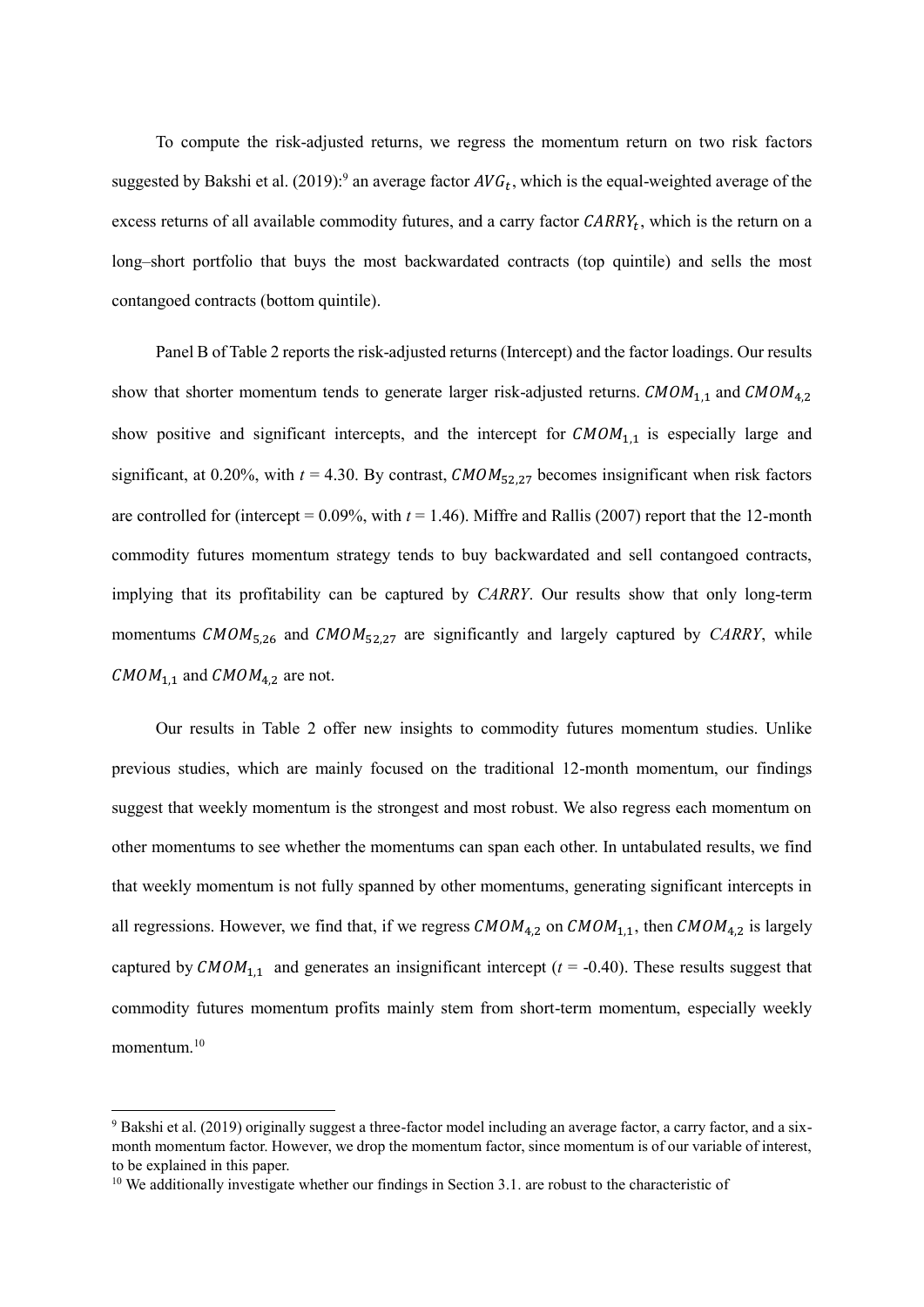## **3.2. Momentum everywhere**

1

Asness et al. (2013) show that the 12-month momentum in various asset classes have significant relations with stock momentum (*UMD*), which is regarded as a common momentum factor.<sup>11</sup> However, the relation between weekly momentum, which is stronger and more robust, especially in the commodity futures market, and *UMD* has not yet been examined. We therefore revisit the relation with *UMD* using our four test strategies.<sup>12</sup> We regress  $CMOM_{k_1,k_2}$  on *UMD* without and with controlling factors (Panels A and B of Table 3, respectively).

Both panels of Table 3 exhibit consistent results. The results show that all momentums, except weekly momentum, have significant and positive relations with *UMD*. Both weekly and monthly momentums show significant intercepts, even after we control for *UMD* and other risk factors, but weekly momentum shows much stronger and more significant results.

Compared to Table 2, weekly momentum shows robust profits, regardless of whether other effects are controlled for, whereas other momentums, especially yearly momentum, show much less robust results. For example, Panel A of Table 2 shows that the raw excess return on  $\text{CMOM}_{1,1}$  is 0.20% and Panel B of Table 3 shows that its risk-adjusted return is 0.19%. By contrast, the raw excess return on  $CMOM_{52,27}$  is 0.23% (Panel A of Table 2), but its risk-adjusted return is 0.08% and even insignificant.

commodities. First, we construct the sector-momentum portfolio, which is the portfolio buying the sector whose past return over the ranking period is highest and selling the sector portfolio past return over the ranking period is lowest. Second, we control the commodity sector by constructing double-sorted portfolios. From both approaches, we confirm the consistent results that the weekly momentum is the robust to the various sets of controlling factors and not significantly related to *UMD*. See details from Supplementary Material (available online).

<sup>&</sup>lt;sup>11</sup> In addition to Asness et al. (2013), Moskowitz et al. (2012) also document that the time-series momentum in commodity futures has significant comovement with *UMD*. Novy-Marx (2012) tests two commodity futures momentum strategies, based on returns from month t - 12 to month t - 7 (12-7 momentum) and from month t - 6 to month t - 2 (6-2 momentum), and reports that both are positively correlated with *UMD*, with 12-7 momentum showing a slightly weaker correlation. Novy-Marx (2012) also documents that 12-7 momentum is a robust and common phenomenon over various asset classes, such as commodity futures and currency.

<sup>&</sup>lt;sup>12</sup> The equity momentum factor (*UMD*) is obtained from Ken French's Website

<sup>(</sup>http://mba.tuck.dartmouth.edu/pages/faculty/ken.french/data\_library.html). We use the data from January 1979 to June 2015 to match the sample period with the commodity futures market data.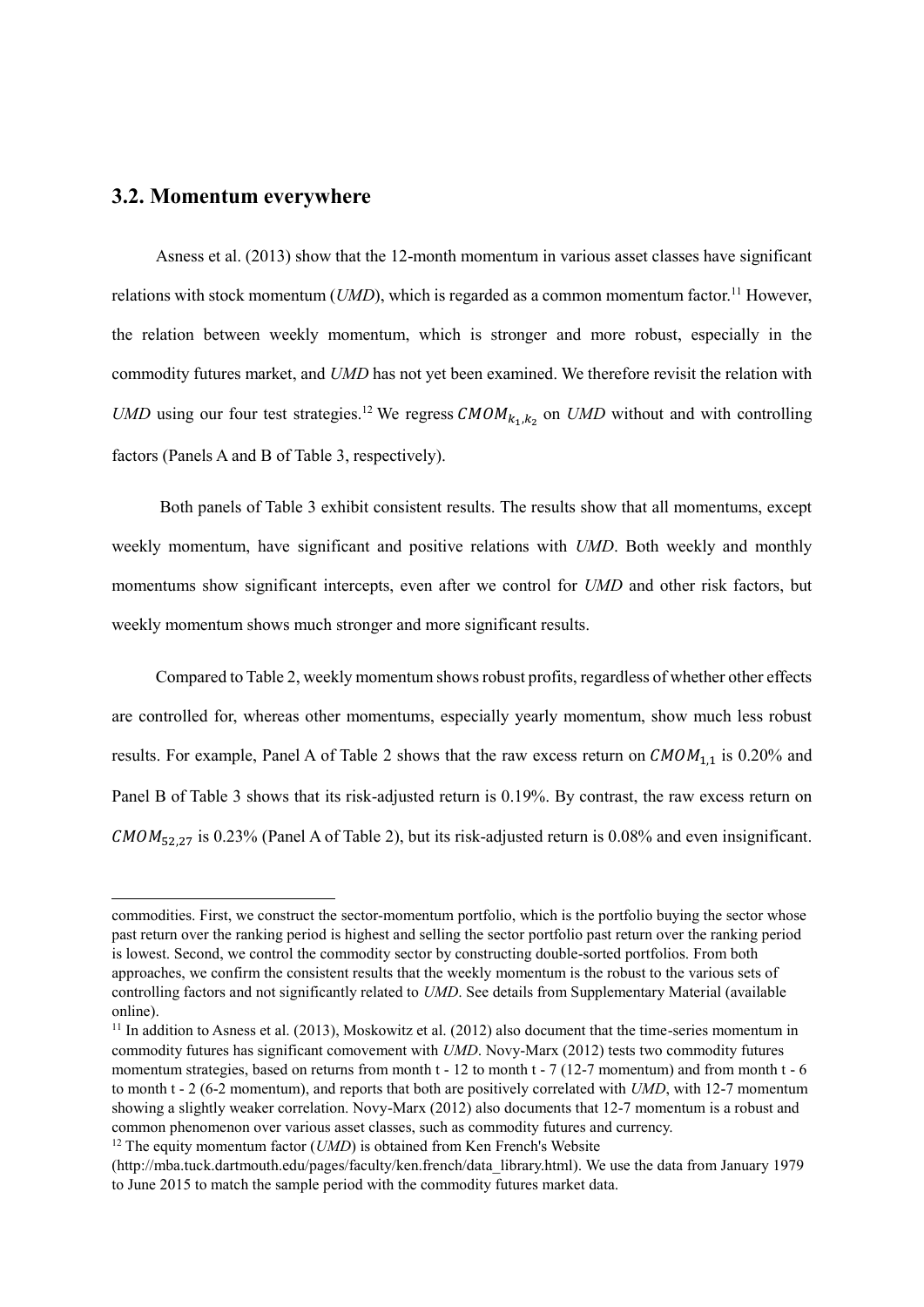These results suggest that weekly momentum in the commodity futures market can be commodity market specific, since it exceptionally shows an insignificant relation with *UMD*.

## **3.3. Hedging premium**

Traditional theories of commodity futures explain risk premiums on commodity futures with the net position of hedgers in commodity futures. Specifically, according to the hedging pressure hypothesis (Cootner, 1960), hedgers pay a premium for transferring prick risk, and speculators receive the premium for bearing the risk. The literature has also provided empirical evidence that the hedging pressure can explain commodity futures momentum (Basu and Miffre, 2013; Dewally et al., 2013).

Motivated by these previous findings, we examine whether the hedging premium can explain the commodity futures momentum. Following Kang et al. (2019), we first define the hedging pressure for commodity *i* in week *t* as

Hedging Pressure<sub>i,t</sub> = 
$$
-\frac{(hedges\ net\ long\ position)_{i,t}}{Ol_{i,t}}
$$
(1)

where *OI* indicates the open interest, the total number of contracts outstanding. Then, we form a hedging pressure–mimicking portfolio sorted on the past 12-month hedging pressure average. The resulting factor is denoted *HP*. Next, we regress  $\text{CMOM}_{k_1,k_2}$  on *HP* with two controlling variables, *AVG* and *CARRY*, to investigate whether the hedging premium can explain our test momentums.

Table 4 shows that *HP* is significantly and positively related to all momentums, consistent with the literature (Basu and Miffre, 2013; Dewally et al., 2013), but weekly momentum shows the smallest and least significant coefficient on *HP*. More importantly, weekly momentum remains significant, even after *HP* is controlled for, while the other momentums exhibit insignificant intercepts.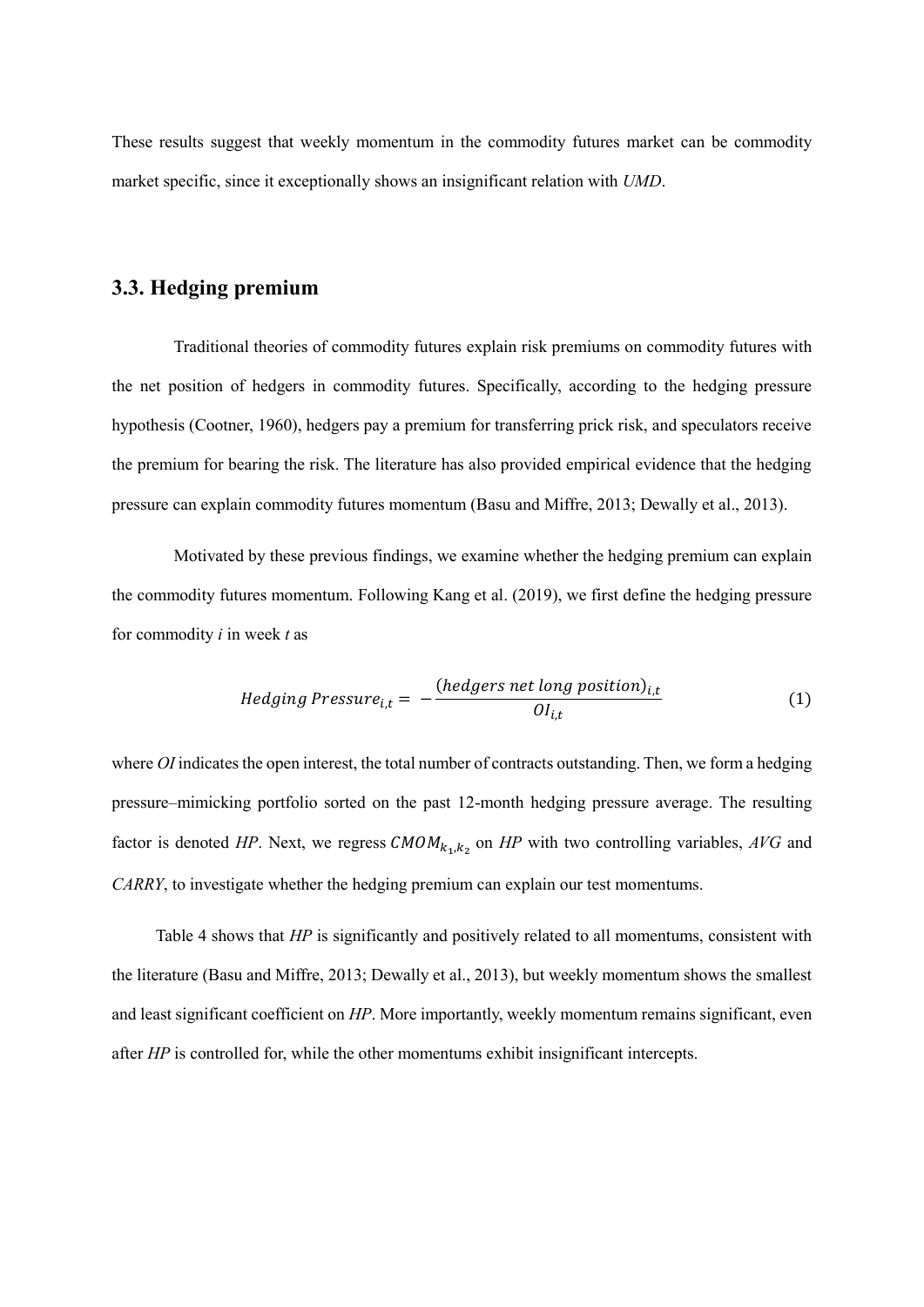### **3.4. Possible sources: Speculative activity**

Our results in Sections 3.2 and 3.3 show that weekly momentum cannot be fully explained by common momentum movement or the traditional hedging pressure hypothesis. We thus further examine other possible economic sources underlying the strong weekly momentum. Specifically, we examine whether trading activities in commodity futures markets are related to momentum. Although traditional theories of commodity futures have paid more attention to hedgers, recent studies on commodity futures also highlight the importance of speculators, the counterparty of hedgers.<sup>13</sup> The literature on commodity futures has thus reported that the risk premium of commodity futures is closely associated with hedgers' and speculators' trading activities, and we expect these to be commodity market specific features distinctive of other financial markets.

More importantly, we expect momentum to be closely associated with speculators. The literature has reported that speculators tend to be momentum traders (Fung and Hsieh, 2001; Dewally et al., 2013; Kang et al., 2019), and Bakshi et al. (2019) show that growth in aggregate speculative activity can explain the risk premium of the six-month momentum strategy, and it is unique to commodity markets. We therefore expect weekly momentum to be more closely associated with speculative activity than with hedging pressure.

We first examine whether speculators are momentum traders, as previous studies document. Following Kang et al. (2019), we measure the net long position change of each investor group  $(Q_{i,t,k})$ <sup>14</sup> and conduct cross-sectional Fama–MacBeth (1973) regressions of weekly net position changes on past returns for each trader group:

1

$$
Q_{i,t,k} = \frac{(Long_{i,t,k} - Short_{i,t,k}) - (Long_{i,t-1,k} - Short_{i,t-1,k})}{OI_{i,t-1}}
$$

<sup>&</sup>lt;sup>13</sup> For example, Kang et al. (2019) document two types of risk premiums in commodity futures: one from the trading demands of impatient speculators and the other from the hedging demands of commercial hedgers. Acharya et al. (2013) also address the importance of speculators' risk capacity in determining the risk premium of commodity futures.

<sup>&</sup>lt;sup>14</sup> More precisely, it is defined as follows:

where  $Long_{i,t,k}$  (*Short*<sub>i,t,k</sub>) indicates the number of long (short) positions of investor group *k* for commodity *i* in week *t*, and  $OI_{i,t-1}$  is total open interest on commodity *i* in week *t* - 1.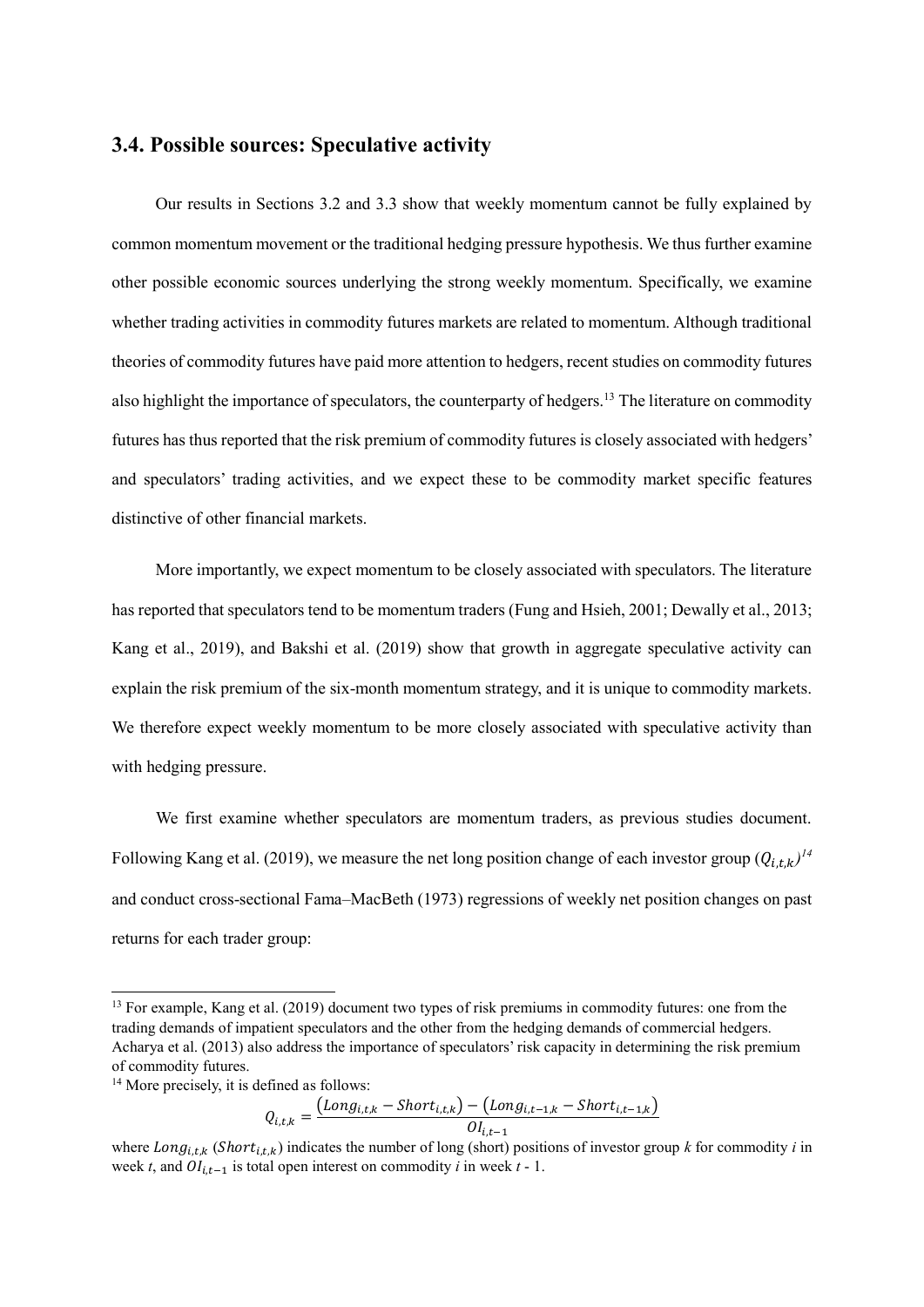$$
Q_{i,t,k} = a_0 + a_1 R_{i,t-j} + \varepsilon_{i,t}
$$
\n<sup>(2)</sup>

where  $R_{i,t-k}$  is the excess return on commodity *i* in week  $t - j$ ,  $j = 0, ..., 11$ .

In Table 5, when  $j = 0$ , the coefficient is strongly negative for hedgers and positive for speculators. A similar pattern is observed up to  $j = 2$ . This result indicates that hedgers trade as contrarian players, while speculators are trend chasers, as we expected, but speculators unwind their momentum positions after two weeks and hedgers also reverse their positions after two weeks.

More importantly, Table 5 shows that the speculators' trend-following trading behavior is especially notable in the first week  $(j = 1)$ . Table 5 shows that speculators strongly buy the previous week's winners and sell the previous week's losers, and their trend-following behavior substantially drops the second week and then even becomes negative the third week. These results suggest that weekly momentum can be a consequence of the trading activities of speculators.

Next, we construct more direct factors regarding speculators' trading activities: speculators' directional and spreading position factors. Following Bakshi et al. (2019), we measure aggregate speculative activity with the directional positions of speculators as

*Directional Position*<sub>i,t</sub> = 
$$
\frac{long_{i,t,spec} + short_{i,t,spec}}{Ol_{i,t}}
$$
 (3)

where  $long_{i,t,spec}$  (short<sub>i,t,spec</sub>) indicates the total long (short) position of speculators on commodity  $i$  in week  $t$ . We then equally weight *Directional Position*<sub>*it*</sub> in the cross section and compute its first differential. The resulting factor is denoted Δ*DP*.

The spreading position data were first introduced by Boons and Prado (2019). They show that the spreading position is significantly and negatively priced in commodity futures markets, and they explain that, in times of high uncertainty, speculators can be averse to taking a directional position and thus prefer spreading positions. It is rather unclear how the spreading position is related to momentum, but, along with the argument of Bakshi et al. (2019), we could expect the spreading position to be negatively related to commodity futures momentum, since it implies a decrease in speculators'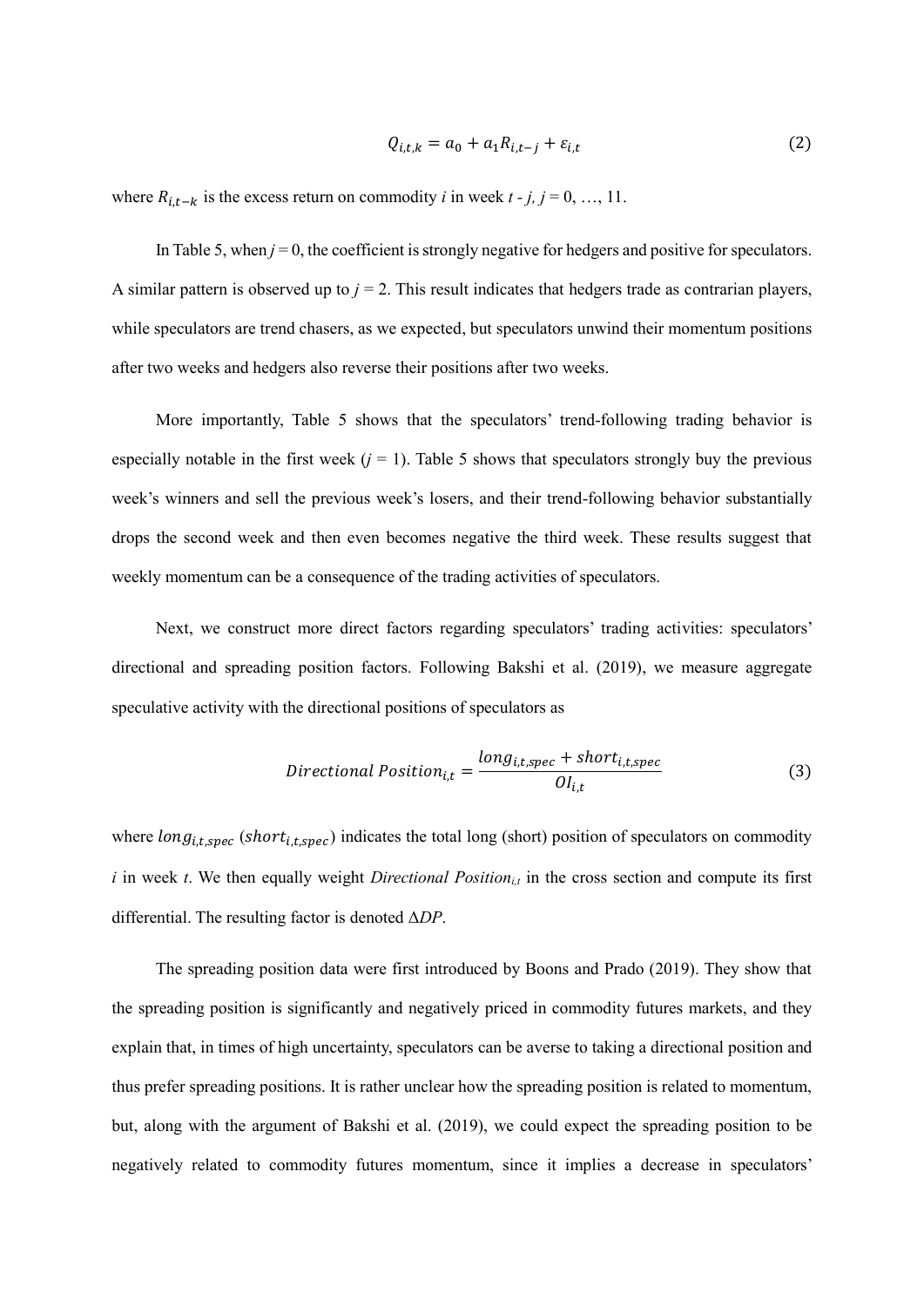directional trading (or speculative activity in commodity markets). Following Boons and Prado (2019), we measure the spreading position as

$$
Spreading position_{i,t} = \frac{Spreading_{i,t,spec}}{OI_{i,t}}
$$
\n(4)

where spreading<sub>it spec</sub> indicates the total spreading position of speculators on commodity *i* in week *t*. Then, *ΔSP* is similarly defined as *ΔDP*.

Using those factors, we conduct the following time-series regression test:

$$
CMOM_{(k_1,k_2),t} = a_0 + \beta' F_t + \delta' X_t + \varepsilon_{i,t}
$$
\n<sup>(5)</sup>

where  $\mathcal{CMOM}_{(k_1,k_2),t}$  is the commodity futures momentum based on the return from week  $t$  -  $k_l$  to week *t* -  $k_2$  on week *t*,  $F_t$  is a subset of speculative activity factors { $\Delta DP_t$  and  $\Delta SP_t$ }, and  $X_t$  is a set of controlling factors,  $\{AVG_t \text{ and } CARRY_t\}$  or  $\{AVG_t, CARRY_t\}$ , and  $HP_t\}$ .<sup>15</sup>

Panels A and B of Table 6 show that speculators' trading factors –  $\Delta DP$  and  $\Delta SP$ – are related to our test momentums in a different way. In the case of  $\Delta DP$ , only  $\textit{CMOM}_{1,1}$  and  $\textit{CMOM}_{4,2}$  are positively related, while  $CMOM_{52,27}$  exhibits a significantly negative relation. Interestingly, the argument of Bakshi et al. (2019) that commodity futures momentum increases when the total directional position held by speculators increase seems to hold only in the short term. This result is also consistent with our findings in Table 5, that speculators trade in momentum only in the short term.  $\Delta SP$  also shows significant results only for  $\mathcal{CMOM}_{1,1}$ , and the coefficient is negative, as we expected. If we include both factors together (Panel C), our results appear to be qualitatively similar.<sup>16</sup>

**.** 

<sup>&</sup>lt;sup>15</sup> More specifically, we first include each of the positions factors as  $F_t$  in Eq. (5), with { $AVG_t$  and  $CARRY_t$ } as  $X_t$ , and the results are reported in Panels A and B of Table 6, respectively. Next, we include both speculative activity factors and *HP* as a control variable to examine the marginal effects of speculative activity (Panel C of Table 6).

<sup>&</sup>lt;sup>16</sup> In Panel C of Table 6, the coefficients on  $\Delta SP$  become slightly weaker, which could be due to the fact that the increase in the spreading position ( $\Delta SP$ ) could be related to the decrease in directional position ( $\Delta DP$ ), as Boons and Prado (2019) argue.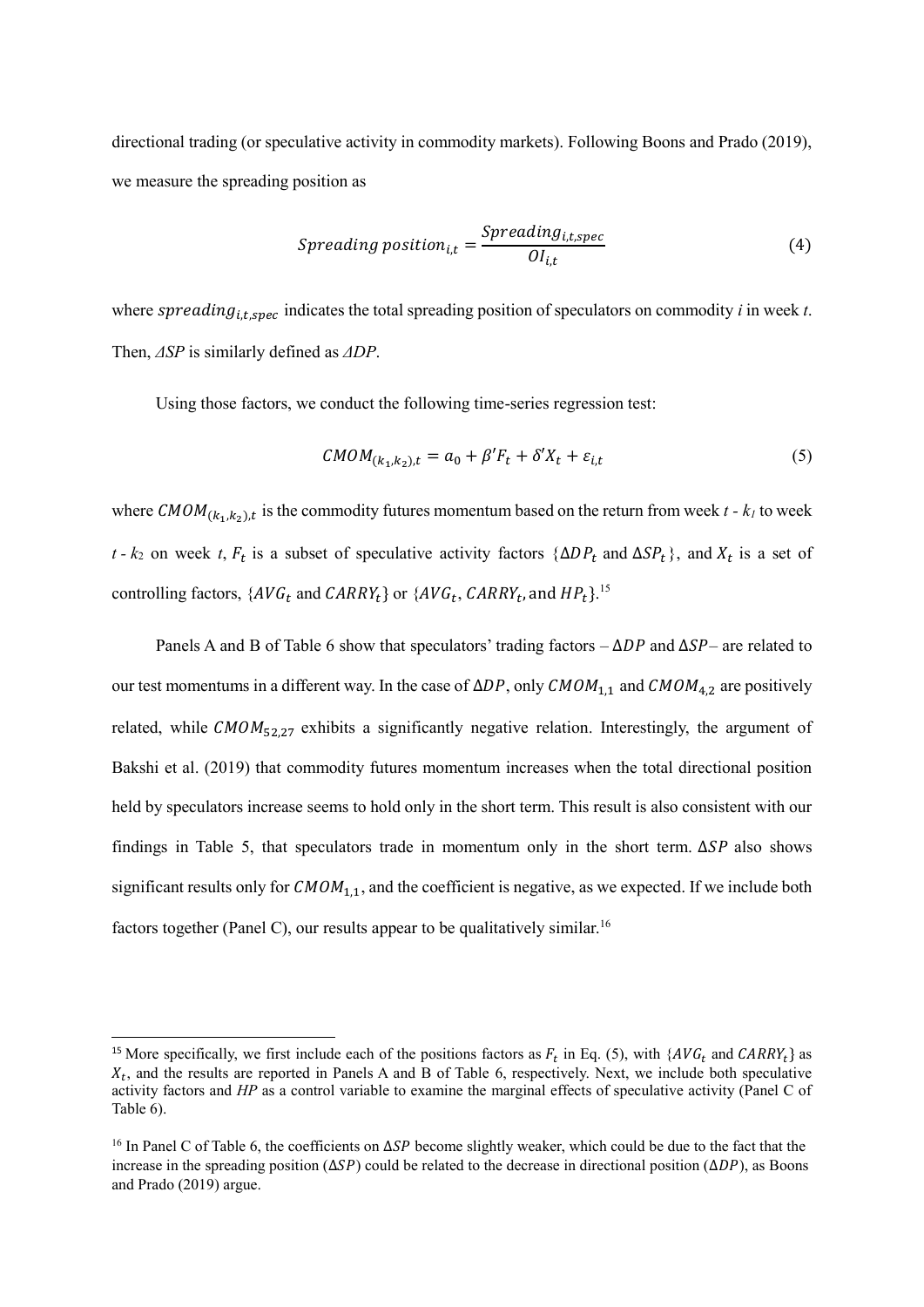Overall, Table 6 suggests that weekly momentum is closely related to speculative activity factors. Along with our previous findings, that weekly momentum is the strongest and most robust phenomenon in the commodity futures market, our findings in this section shed light on the possible source of this puzzling weekly commodity momentum for future research, which is speculative activity in the commodity futures market.

## **4. Conclusion**

This paper suggests that the anomalous returns of the traditional 12-month momentum strategy in commodity futures markets mainly stem from the strong predictability of the past week's return. Weekly momentum cannot be fully explained by various factors while other momentums can be explained, but we suggest that this puzzling weekly momentum is closely related speculative activity in the commodity futures market.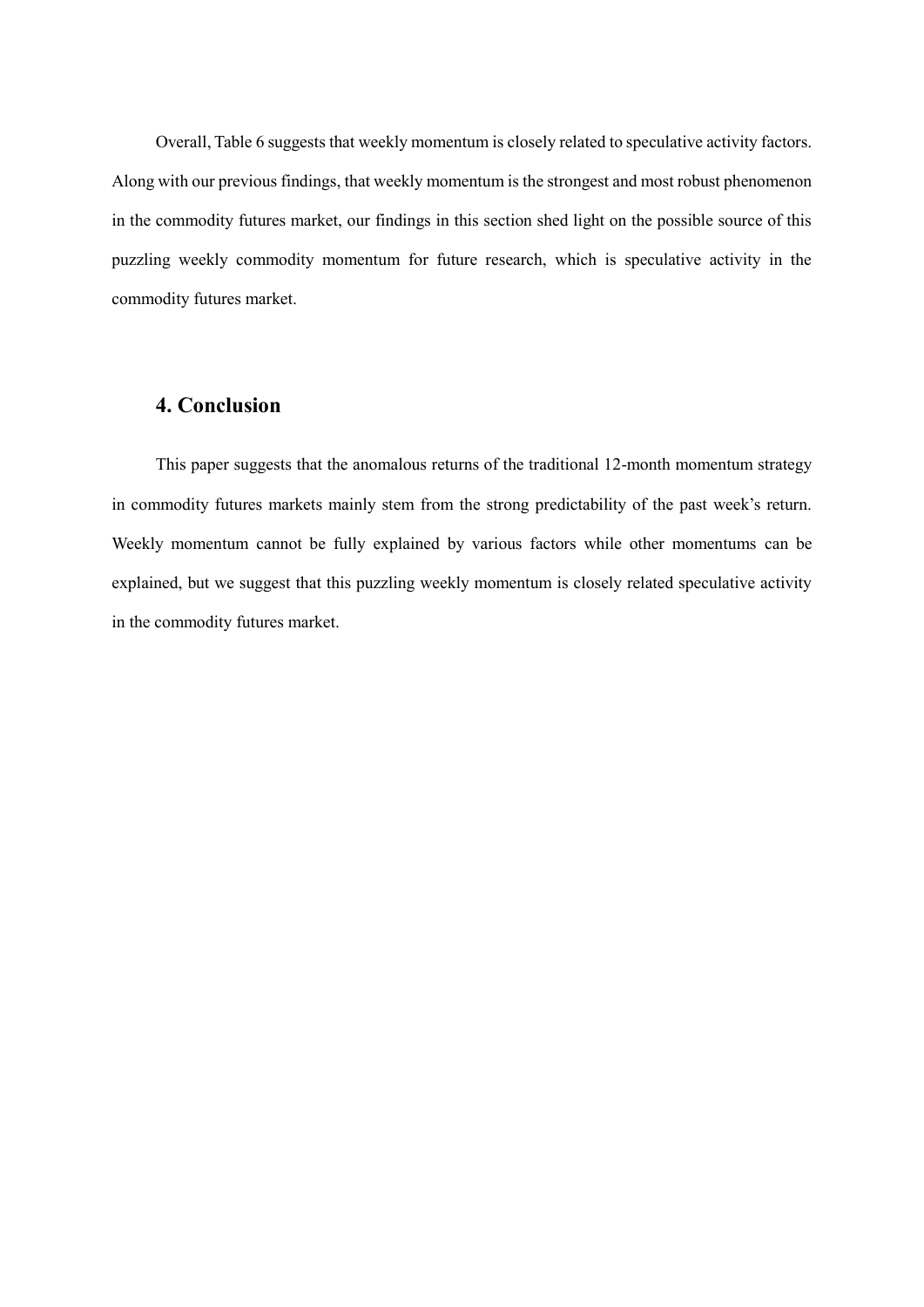## **References**

- Acharya, V.V., Lochstoer, L.A., Ramadorai, T., 2013. Limits to arbitrage and hedging: Evidence from commodity markets. *Journal of Financial Economics* 109, 441-465.
- Asness, C.S., Moskowitz, T.J., Pedersen, L.H., 2013. Value and momentum everywhere. *Journal of Finance 68*(3), 929-985
- Bakshi, G., Gao, X., Rossi, A.G., 2019. Understanding the sources of risk underlying the cross section of commodity returns. *Management Science* 65(2), 619-641.
- Basu, D., Miffre, J., 2013. Capturing the risk premium of commodity futures: The role of hedging pressure. *Journal of Banking and Finance*,37(7), 2652-2664.
- Bessembinder, H., 1992. Systematic risk, hedging pressure, and risk premiums in future markets. *Review of Financial Studies* 5(4), 637-667.
- Bessembinder, H., Chan, K., 1992. Time-varying risk premia and forecastable returns in futures markets. *Journal of Financial Economics* 32, 169-193.
- Boons, M., Prado, M.P., 2019. Basis-momentum. *Journal of Finance* 74(1), 239-279.
- Cootner, P., 1960. Returns to speculators: Telser vs. Keynes. *Journal of Political Economics* 68, 396– 404.
- Daniel, K., Moskowitz, T.J., 2016. Momentum crashes. *Journal of Financial Economics* 122, 221-247.
- Dewally, M., Ederington, L. H., Fernando, C. S., 2013. Determinants of Trader Profits in Commodity Futures Markets. *Review of Financial Studies 26*(10), 2648-2683.
- Erb, C. B., Harvey, C. R., 2006. The strategic and tactical value of commodity futures. *Financial Analysts Journal, 62*(2), 69-97.
- Fama, E.F., MacBeth, J., 1973. Risk, return and equilibrium: empirical tests. *Journal of Political Economy* 51, 55-84.
- Fung, W., Hsieh, D. A., 2001. The risk in hedge fund strategies: Theory and evidence from trend followers. *Review of Financial Studies 14*(2), 313-341.
- Gorton, G., Hayashi, F., Rouwenhorst, K., 2012. The fundamentals of commodity futures returns. *Review of Finance* 17, 35-105.
- Jegadeesh, N., Titman, S., 1993. Returns to buying winners and selling losers: Implications for stock market efficiency. *Journal of Finance 48*(1), 65-91.
- Kang, J., Kwon, K. Y., 2017. Momentum in international commodity futures market. *Journal of Futures Market* 37(8), 803-835*.*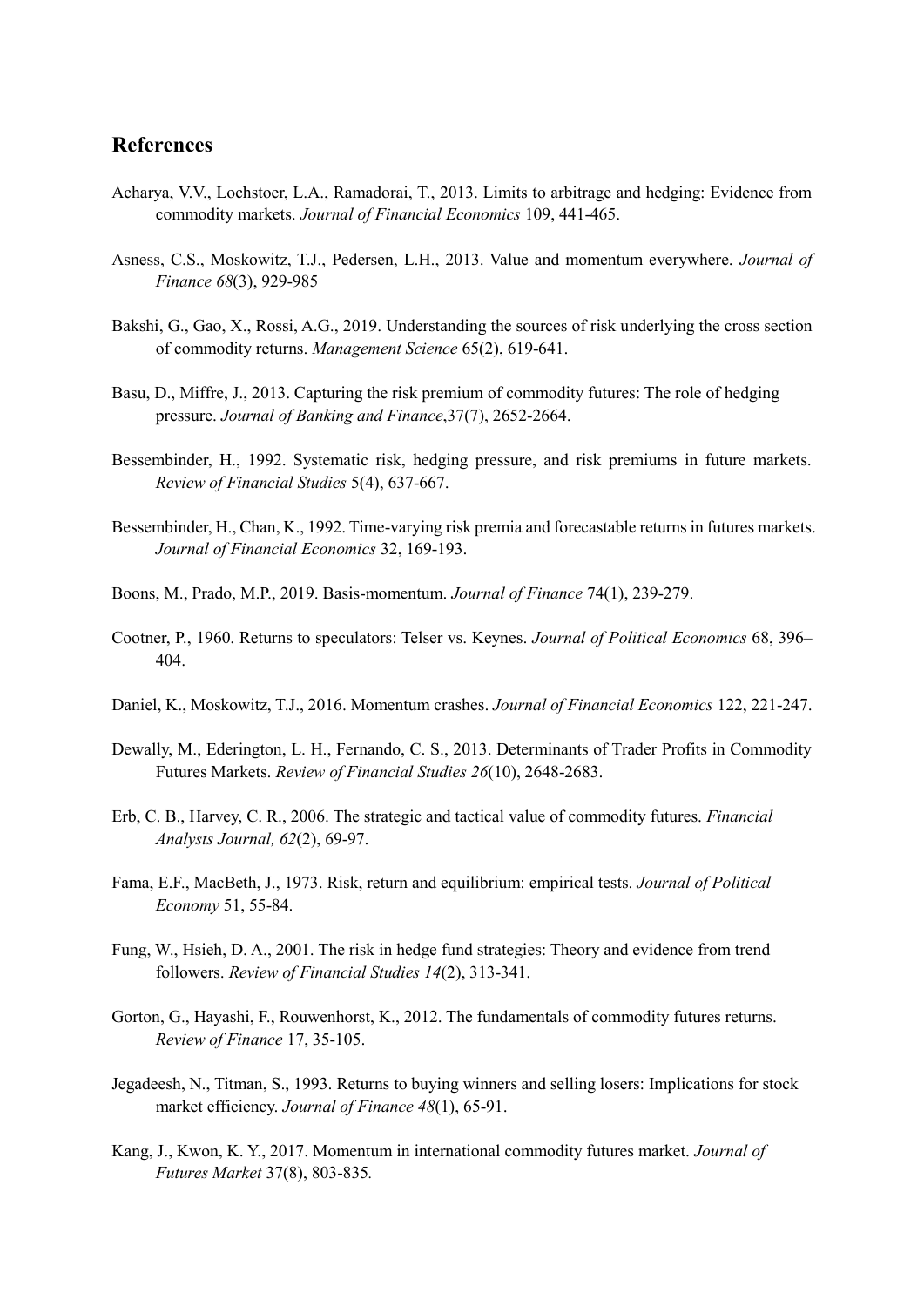- Kang, W., Rouwenhorst, K.G., Tang, K., 2019. A tale of two premiums: the role of hedgers and speculators in commodity futures markets. *Journal of Finance, forthcoming*.
- Miffre, J., Rallis, G., 2007. Momentum strategies in commodity futures markets. *Journal of Banking and Finance 31*(6), 1863-1886.
- Moskowitz, T. J., Ooi, Y. H., Pedersen, L. H., 2012. Time series momentum. *Journal of Financial Economics 104*(2), 228-250.
- Nagel, S., 2012. Evaporating liquidity. *Review of Financial Studies 25*(7), 2005-2039.
- Novy-Marx, R., 2012. Is momentum really momentum? *Journal of Financial Economics,, 103*(3), 429-453.
- Shen, Q., Szakmary, A. C., Sharma, S. C., 2007. An examination of momentum strategies in commodity futures markets. *Journal of Futures Markets 27*(3), 227-256.
- Szymanowska, M., Roon, F., Nijman, T., Goorbergh, R., 2014. An anatomy of commodity futures risk premia. *Journal of Finance 69*(1), 453-482.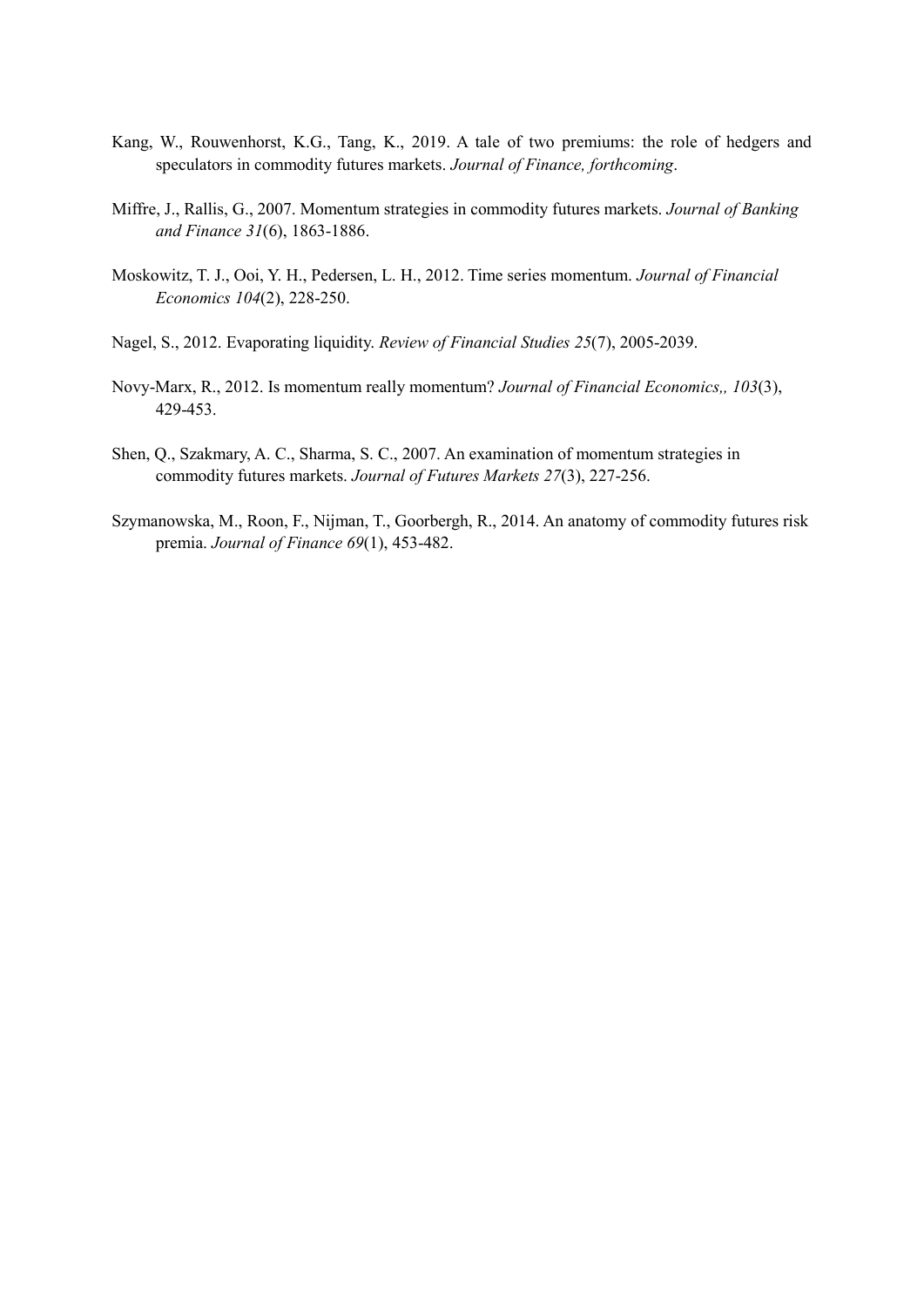#### **Table 1. Data description**

Panel A shows the list of commodity futures used in this paper. According to categorization of Gorton et al. (2012) and Kang and Kwon (2017), our sample includes five in metals, seven in soft commodities, seven in grains, six in meats, and seven in energy. Panel B shows the summary statistics of the monthly returns on each commodity futures and the sector portfolio (Average). In particular, we report the average, standard deviation (stdev), skewness (skew), and kurtosis (kurt) of the weekly returns. The sample period is from January 1979 to June 2015.

| Panel A. List of Commodities |                                                                                                      |                                                                             |       |         |      |  |
|------------------------------|------------------------------------------------------------------------------------------------------|-----------------------------------------------------------------------------|-------|---------|------|--|
| <b>Commodity Sector</b>      | Commodity                                                                                            |                                                                             |       |         |      |  |
| Metals                       | Copper, gold, palladium, platinum, and silver                                                        |                                                                             |       |         |      |  |
| Softs                        | (FCOJ), and sugar                                                                                    | Ethanol, random length lumber, cocoa, coffee 'C', cotton seed, orange juice |       |         |      |  |
| Grains                       | Corn, oats, rough rice, soybeans, soybean meal, No. 2 red wheat, and hard<br>red spring wheat        |                                                                             |       |         |      |  |
| Meats                        | Butter, feeder cattle, live cattle, dry whey, lean hogs, and milk                                    |                                                                             |       |         |      |  |
| Energies                     | Coal, Brent crude oil, light sweet crude oil, heating oil, gasoline, electricity,<br>and natural gas |                                                                             |       |         |      |  |
|                              |                                                                                                      | Panel B. Summary statistics                                                 |       |         |      |  |
|                              |                                                                                                      | Average                                                                     | Stdev | Skew    | Kurt |  |
| Metals                       |                                                                                                      |                                                                             |       |         |      |  |
|                              | Copper                                                                                               | 0.15                                                                        | 3.41  | $-0.05$ | 2.12 |  |
|                              | Gold                                                                                                 | 0.03                                                                        | 2.70  | 0.44    | 7.02 |  |
|                              | Palladium                                                                                            | 0.16                                                                        | 4.72  | $-0.15$ | 3.76 |  |
|                              | Platinum                                                                                             | 0.08                                                                        | 3.67  | 0.12    | 4.58 |  |
|                              | Silver                                                                                               | 0.05                                                                        | 4.64  | $-0.05$ | 9.55 |  |
|                              | Average                                                                                              | 0.09                                                                        | 3.19  | $-0.38$ | 5.43 |  |
| Softs                        |                                                                                                      |                                                                             |       |         |      |  |
|                              | Ethanol                                                                                              | 0.72                                                                        | 4.70  | 0.11    | 1.82 |  |
|                              | Random Length Lumber                                                                                 | $-0.15$                                                                     | 4.07  | 0.18    | 0.63 |  |
|                              | Cocoa                                                                                                | $-0.02$                                                                     | 4.20  | 0.56    | 2.57 |  |
|                              | Coffee 'C'                                                                                           | 0.04                                                                        | 4.94  | 0.62    | 4.28 |  |
|                              | Cotton seed                                                                                          | 0.04                                                                        | 3.57  | 0.09    | 2.48 |  |
|                              | Orange Juice (FCOJ)                                                                                  | 0.02                                                                        | 4.12  | 0.61    | 3.95 |  |
|                              | Sugar                                                                                                | $-0.02$                                                                     | 5.68  | 0.31    | 4.51 |  |
|                              | Average                                                                                              | 0.01                                                                        | 2.14  | 0.05    | 0.71 |  |
| Grains                       |                                                                                                      |                                                                             |       |         |      |  |
|                              | Corn                                                                                                 | $-0.07$                                                                     | 3.38  | 0.49    | 4.30 |  |
|                              | Oats                                                                                                 | 0.00                                                                        | 4.42  | 0.58    | 5.10 |  |
|                              | Rough Rice                                                                                           | $-0.14$                                                                     | 3.66  | $-0.06$ | 2.50 |  |
|                              | Soybeans                                                                                             | 0.05                                                                        | 3.16  | 0.06    | 1.99 |  |
|                              | Soybean Meal                                                                                         | 0.18                                                                        | 3.57  | 0.26    | 1.49 |  |
|                              | No.2 Red Wheat                                                                                       | 0.04                                                                        | 3.29  | 0.34    | 2.04 |  |
|                              | Hard Red Spring Wheat                                                                                | 0.09                                                                        | 3.19  | 0.35    | 4.57 |  |
|                              | Average                                                                                              | 0.03                                                                        | 2.57  | 0.35    | 2.43 |  |
| Meats                        |                                                                                                      |                                                                             |       |         |      |  |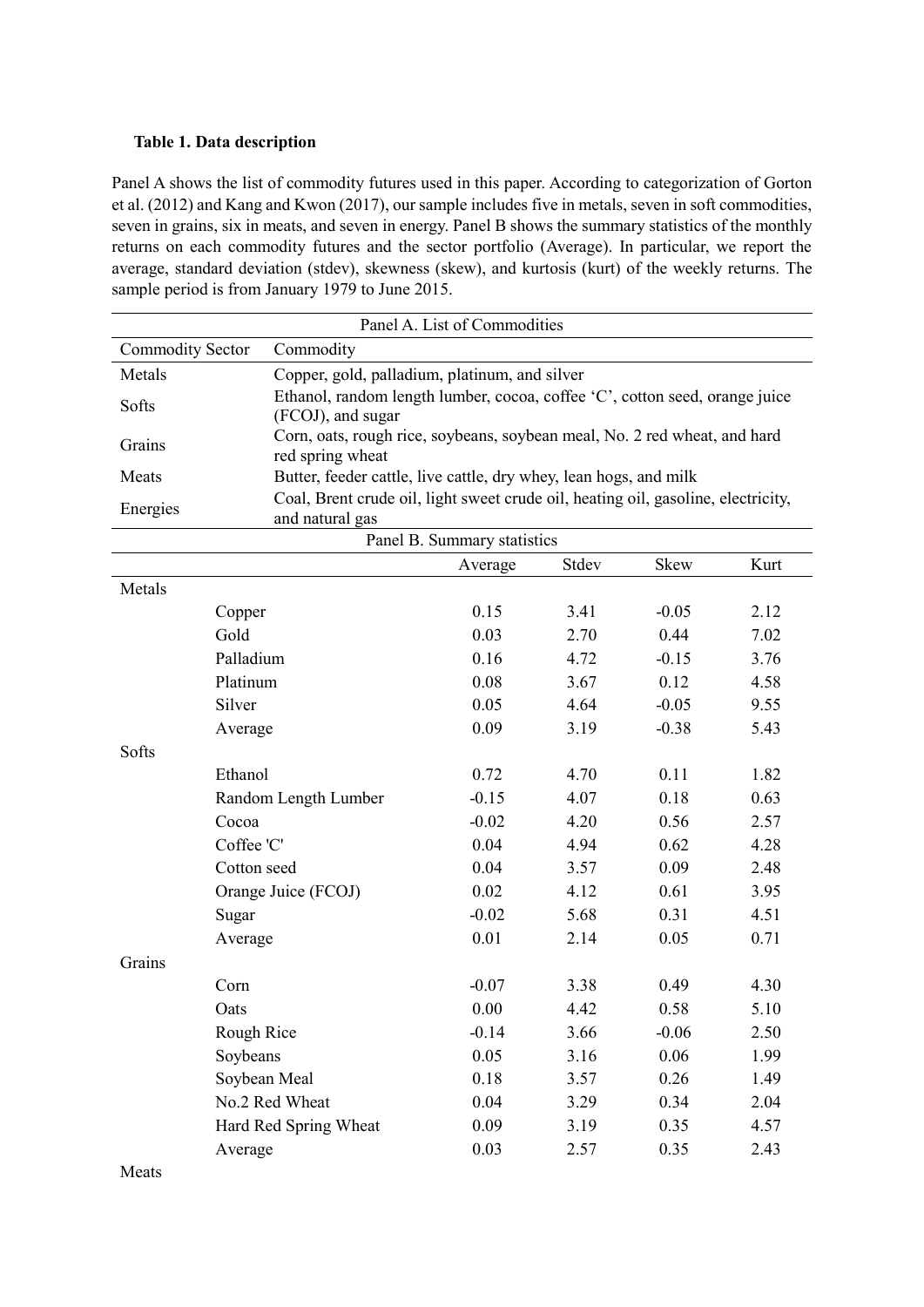|          | <b>Butter</b>         | $-0.06$ | 2.82 | 0.55    | 1.87 |
|----------|-----------------------|---------|------|---------|------|
|          | <b>Feeder Cattle</b>  | 0.05    | 2.03 | $-0.22$ | 2.54 |
|          | Live Cattle           | 0.08    | 2.14 | $-0.03$ | 2.50 |
|          | Dry Whey              | 0.34    | 3.44 | 0.01    | 2.96 |
|          | Lean Hogs             | 0.00    | 3.32 | 0.05    | 2.94 |
|          | Milk                  | 0.12    | 3.17 | $-0.12$ | 2.27 |
|          | Average               | 0.07    | 1.83 | 0.00    | 1.83 |
| Energies |                       |         |      |         |      |
|          | Coal                  | $-0.10$ | 3.74 | 0.86    | 7.62 |
|          | Brent Crude Oil       | $-0.01$ | 4.55 | 0.12    | 2.85 |
|          | Light Sweet Crude Oil | 0.18    | 4.52 | $-0.16$ | 3.48 |
|          | Heating Oil           | 0.29    | 4.57 | 0.27    | 2.97 |
|          | Gasoline              | 0.25    | 4.82 | 0.02    | 2.52 |
|          | Electricity           | $-0.17$ | 5.83 | 0.49    | 2.11 |
|          | Natural Gas           | $-0.15$ | 6.16 | 0.24    | 1.10 |
|          | Average               | 0.19    | 3.91 | 0.04    | 2.22 |
|          |                       |         |      |         |      |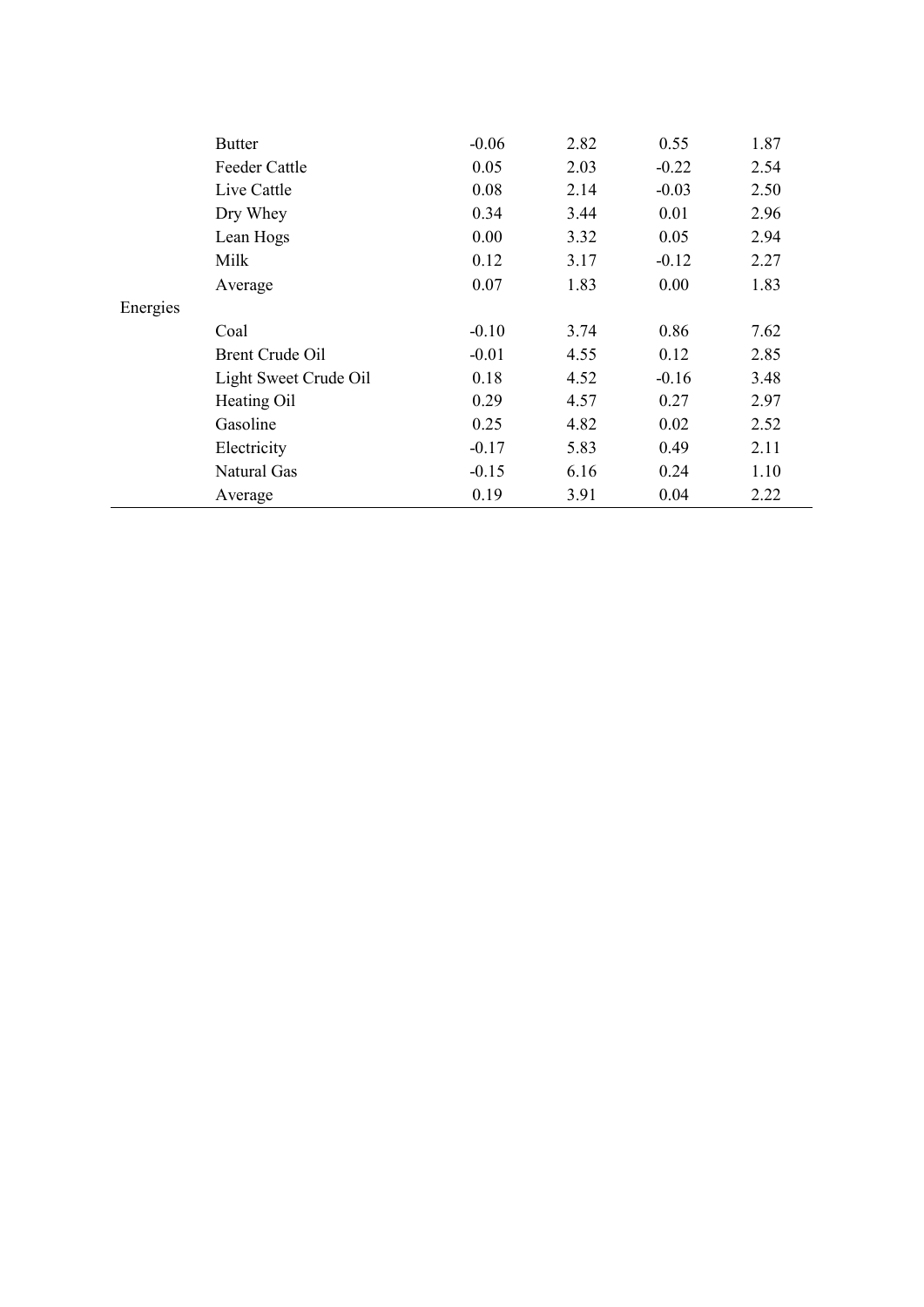#### **Table 2. Profitability of Momentum Portfolios**

Panel A shows the average raw weekly returns on the four momentum strategies and Panel B reports the risk-adjusted returns on them.  $CMOM_{1,1}$ ,  $CMOM_{4,2}$ ,  $CMOM_{26,5}$ , and  $CMOM_{52,27}$  indicate the weekly, monthly, half-yearly, and yearly momentums, respectively. The risk-adjusted returns in Panel B are computed by regressing the raw return on the average (AVG) and the carry (CARRY) factors. The numbers in parenthesis indicate *t*-statistics.

| Panel A. Raw returns |                     |                                |                      |                       |  |
|----------------------|---------------------|--------------------------------|----------------------|-----------------------|--|
|                      | CMOM <sub>1,1</sub> | CMOM <sub>4.2</sub>            | CMOM <sub>26,5</sub> | $CMOM_{52,27}$        |  |
|                      | 0.20                | 0.16                           | 0.14                 | 0.23                  |  |
|                      | (4.49)              | (2.44)                         | (1.76)               | (3.19)                |  |
|                      |                     | Panel B. Risk-adjusted returns |                      |                       |  |
|                      | CMOM <sub>1.1</sub> | CMOM <sub>4.2</sub>            | CMOM <sub>26.5</sub> | CMOM <sub>52,27</sub> |  |
| Intercept            | 0.20                | 0.14                           | 0.06                 | 0.09                  |  |
|                      | (4.30)              | (2.22)                         | (0.83)               | (1.46)                |  |
| <b>AVG</b>           | 0.03                | 0.07                           | 0.04                 | 0.13                  |  |
|                      | (0.84)              | (1.19)                         | (0.59)               | (2.49)                |  |
| <b>CARRY</b>         | 0.01                | 0.06                           | 0.42                 | 0.80                  |  |
|                      | (0.24)              | (1.08)                         | (6.19)               | (18.65)               |  |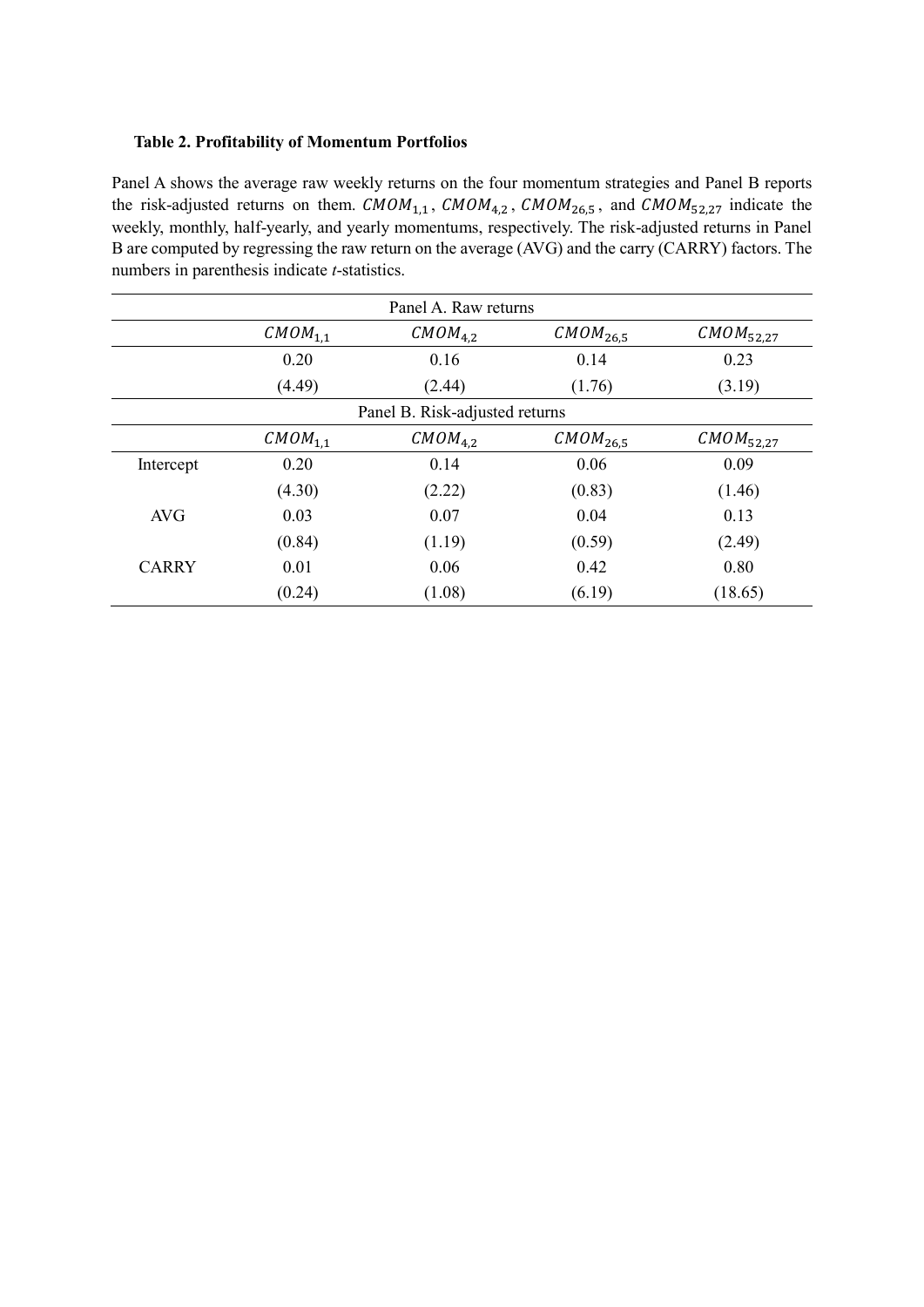#### **Table 3. Commodity Momentum and Equity Momentum**

This table shows the regression results of each momentum returns on the equity momentum factor (UMD) without controlling factors (Panel A) and with controlling factors (Panel B).  $\mathcal{CMOM}_{1,1}$ ,  $CMOM_{4,2}$ ,  $CMOM_{26,5}$ , and  $CMOM_{52,27}$  indicate the weekly, monthly, half-yearly, and yearly momentums, respectively. The average (AVG) and the carry (CARRY) factors are employed as controlling factors in Panel B. The numbers in parenthesis indicate *t*-statistics.

| Panel A. Without controlling for risk factors                                        |                                                                                      |        |        |        |  |  |
|--------------------------------------------------------------------------------------|--------------------------------------------------------------------------------------|--------|--------|--------|--|--|
| CMOM <sub>4,2</sub><br>CMOM <sub>1.1</sub><br>CMOM <sub>26,5</sub><br>$CMOM_{52,27}$ |                                                                                      |        |        |        |  |  |
| Intercept                                                                            | 0.20                                                                                 | 0.14   | 0.11   | 0.22   |  |  |
|                                                                                      | (4.36)                                                                               | (2.17) | (1.38) | (2.98) |  |  |
| <b>UMD</b>                                                                           | 0.01                                                                                 | 0.07   | 0.12   | 0.05   |  |  |
|                                                                                      | (0.99)                                                                               | (2.68) | (4.44) | (2.02) |  |  |
| Panel B. With controlling for risk factors                                           |                                                                                      |        |        |        |  |  |
|                                                                                      | CMOM <sub>1,1</sub><br>CMOM <sub>4,2</sub><br>CMOM <sub>26.5</sub><br>$CMOM_{52,27}$ |        |        |        |  |  |
| Intercept                                                                            | 0.19                                                                                 | 0.13   | 0.03   | 0.08   |  |  |
|                                                                                      | (4.17)                                                                               | (1.92) | (0.41) | (1.19) |  |  |
| <b>UMD</b>                                                                           | 0.02                                                                                 | 0.07   | 0.12   | 0.07   |  |  |
|                                                                                      | (1.10)                                                                               | (2.86) | (4.82) | (3.20) |  |  |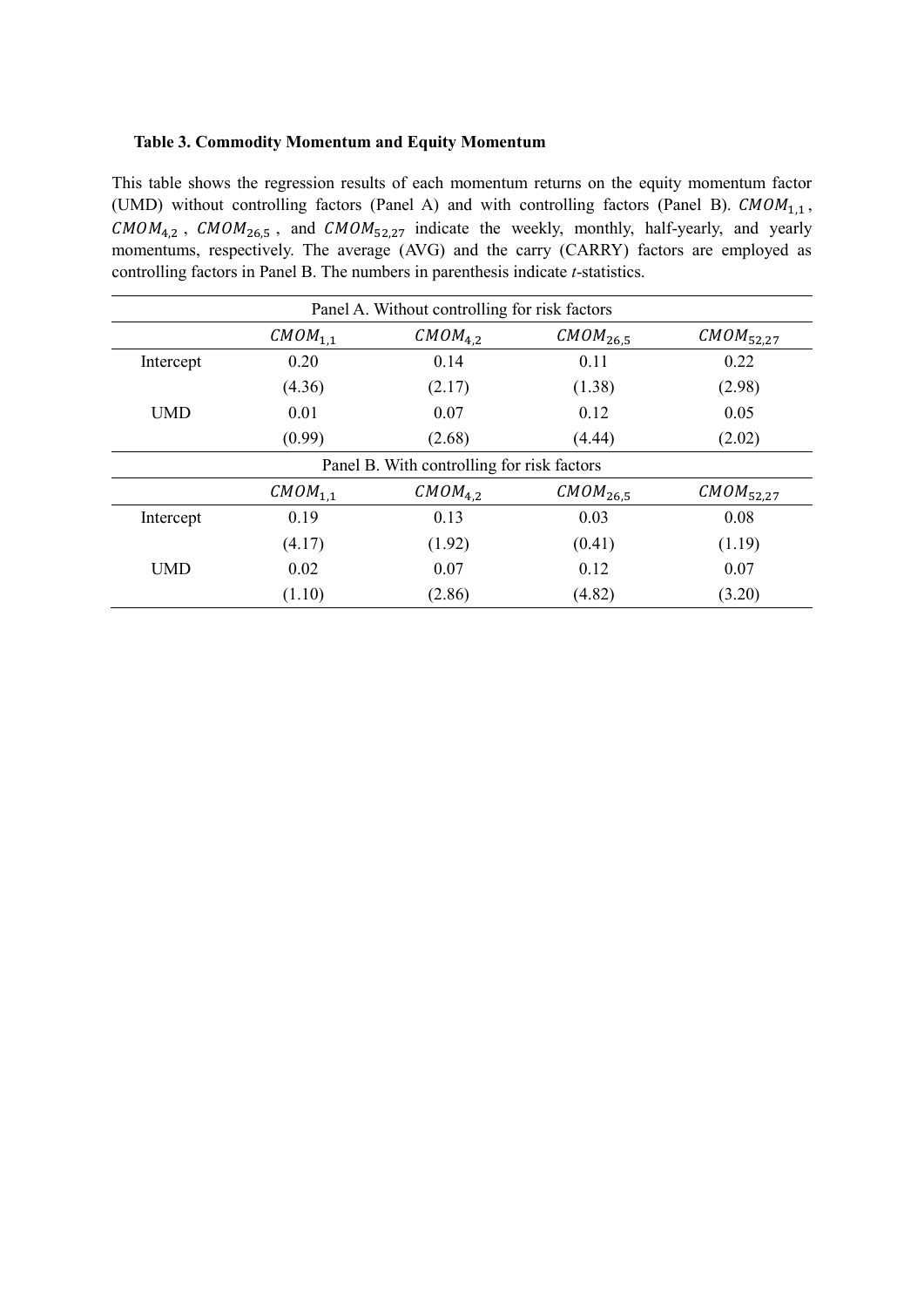#### **Table 4. Commodity Momentum and Hedging Premium**

This table shows the regression results of each momentum returns on the hedging premium (HP) with controlling factors. CMOM<sub>1,1</sub>, CMOM<sub>4,2</sub>, CMOM<sub>26,5</sub>, and CMOM<sub>52,27</sub> indicate the weekly, monthly, half-yearly, and yearly momentums, respectively. The average (AVG) and the carry (CARRY) factors are employed as controlling factors, and the coefficients on controlling factors are excluded. The numbers in parenthesis indicate *t*-statistics.

|           | CMOM <sub>1,1</sub> | CMOM <sub>4,2</sub> | CMOM <sub>26,5</sub> | $CMOM_{52,27}$ |
|-----------|---------------------|---------------------|----------------------|----------------|
| Intercept | 0.14                | 0.04                | 0.09                 | 0.09           |
|           | (2.60)              | (0.57)              | (1.08)               | (1.21)         |
| HР        | 0.09                | 0.17                | 0.16                 | 0.13           |
|           | (3.07)              | (3.99)              | (3.29)               | (3.21)         |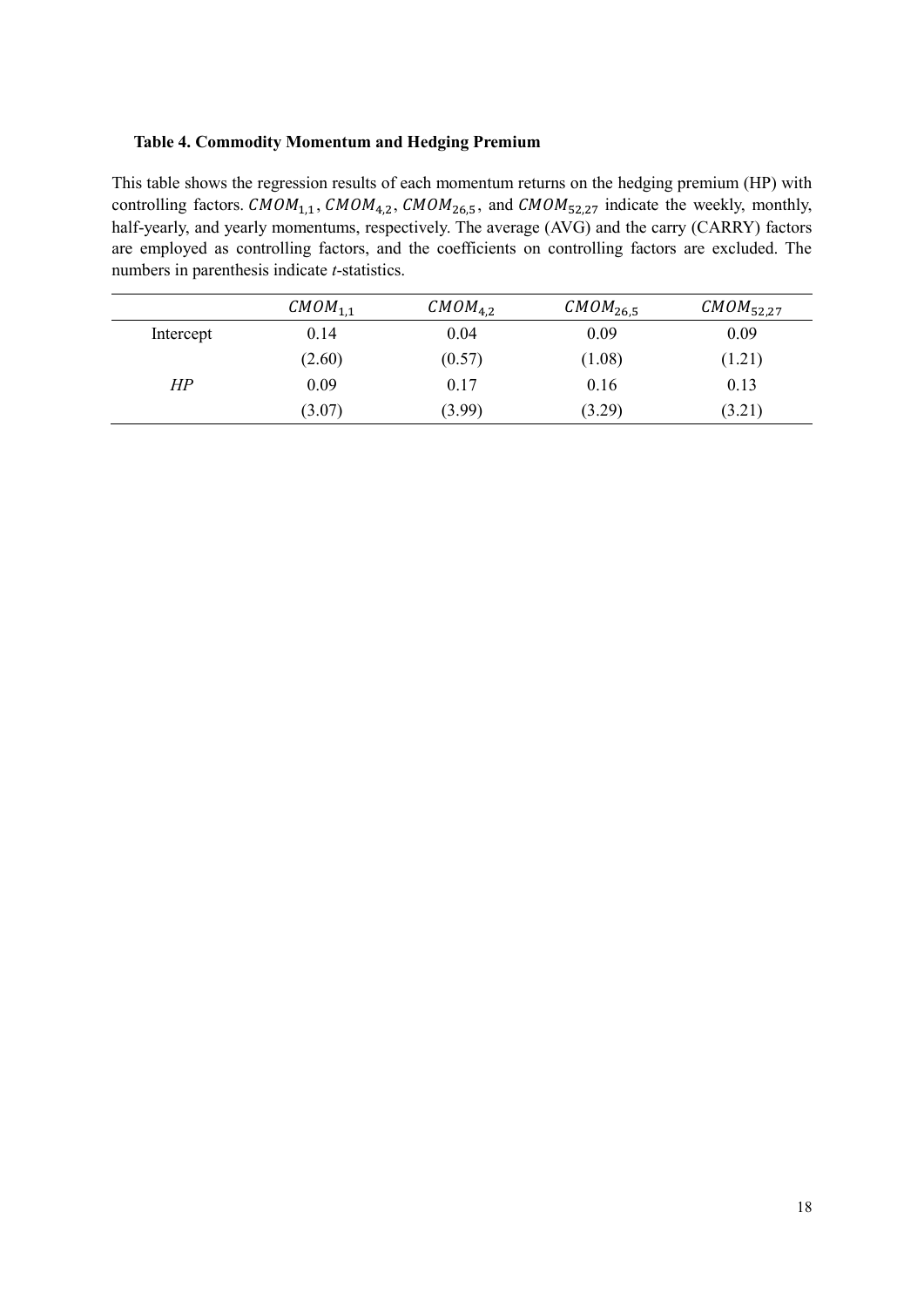## **Table 5. Trading Behaviors of Hedgers and Speculators**

| $\mathcal{I}$    | Panel A. Hedger |            |         | Panel B. Speculator |
|------------------|-----------------|------------|---------|---------------------|
| $\boldsymbol{0}$ | $-0.62$         | $(-24.89)$ | 0.49    | (23.31)             |
| 1                | $-0.29$         | $(-21.48)$ | 0.28    | (20.21)             |
| $\overline{2}$   | $-0.06$         | $(-5.74)$  | 0.07    | (7.26)              |
| 3                | 0.03            | (3.57)     | $-0.02$ | $(-2.77)$           |
| $\overline{4}$   | 0.07            | (6.99)     | $-0.05$ | $(-5.96)$           |
| 5                | 0.10            | (8.89)     | $-0.08$ | $(-9.13)$           |
| 6                | 0.08            | (7.62)     | $-0.06$ | $(-7.07)$           |
| 7                | 0.07            | (6.07)     | $-0.06$ | $(-6.57)$           |
| 8                | 0.04            | (4.17)     | $-0.04$ | $(-4.14)$           |
| 9                | 0.04            | (3.92)     | $-0.03$ | $(-3.82)$           |
| 10               | 0.04            | (4.43)     | $-0.03$ | $(-3.51)$           |
| 11               | 0.05            | (4.46)     | $-0.04$ | $(-4.79)$           |

This table shows the estimated results of Eq. (3). Panel A (Panel B) shows the coefficients of net position change of hedgers (speculators) on past returns. *j* is a time-lag between past performance and position change. The numbers in parenthesis indicate *t*-statistics.